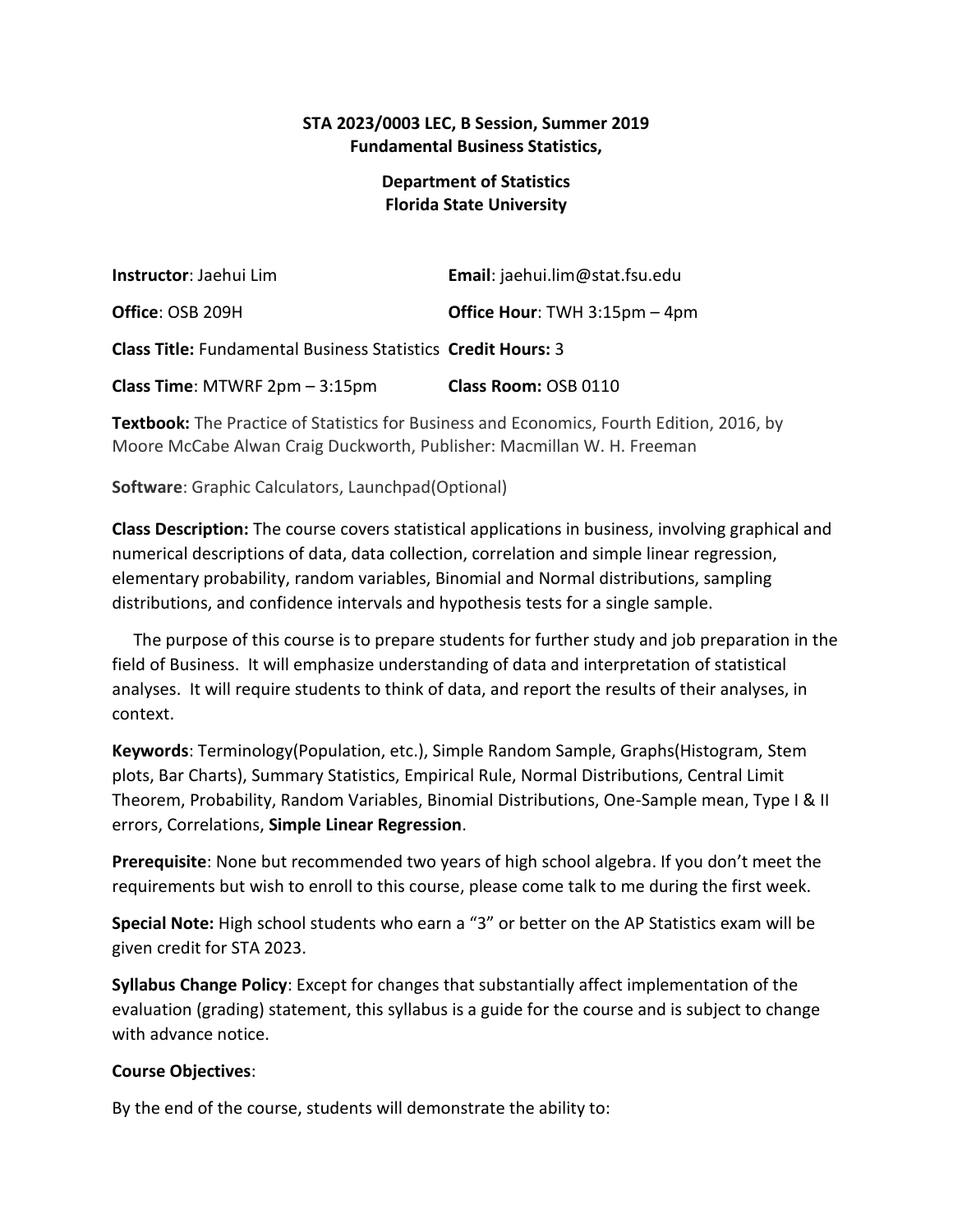- Select and apply appropriate methods (i.e., mathematical, statistical, logical, and/or computational models or principles) to solve real-world problems.
- Use a variety of forms to represent problems and their solutions.

*The above two competencies will be assessed in the Liberal Studies Quantitative Assessment for STA2023, which includes a written summary of results.*

- Use descriptive statistics and graphical methods to summarize data accurately.
- Use inferential statistics to make valid judgments based on the data available.
- Describe the goals of various statistical methodologies conceptually.
- Apply statistical techniques in the context of business processes, everyday life, and further studies in their discipline.
- Develop a healthy skepticism toward statistical studies and their results based on a sensible consideration of the techniques employed.

| Week  | Monday                                    | Tuesday                                                    | Wednesday                                | Thursday                                 | Friday                                                |
|-------|-------------------------------------------|------------------------------------------------------------|------------------------------------------|------------------------------------------|-------------------------------------------------------|
| 5.13. | Syllabus/<br>Summary<br><b>Statistics</b> | Summary<br><b>Statistics</b>                               | <b>No Class</b>                          | Summary<br><b>Statistics</b>             | Quiz $1/$<br>Normal<br>Distribution                   |
| 5.20. | Normal<br>Distribution                    | Central Limit<br>Theorem                                   | Central Limit<br>Theorem                 | Simple Linear<br>Regression              | Quiz 2/<br>Simple<br>Linear<br>Regression             |
| 5.27  | <b>No Class</b>                           | Simple Linear<br>Regression/<br><b>LSQA</b><br>Preparation | Probability                              | Probability                              | LSQA/<br>Quiz 3<br>(In-Class)                         |
| 6.3.  | Random<br>Variables                       | Random<br>Variables                                        | <b>Binomial</b><br><b>Distributions</b>  | <b>Binomial</b><br><b>Distributions</b>  | Quiz $4/$<br>One-Sample<br>Confidence<br>Interval     |
| 6.10. | One-Sample<br>Confidence<br>Interval      | One-Sample<br>Confidence<br>Interval                       | One-Sample<br>Hypothesis<br><b>Tests</b> | One-Sample<br>Hypothesis<br><b>Tests</b> | Quiz $5/$<br>One-Sample<br>Hypothesis<br><b>Tests</b> |
| 6.17. | Nonparametric<br><b>Tests</b>             | Nonparametric<br><b>Tests</b>                              | <b>Final Exam</b><br>Review              | <b>Final Exam</b><br>Review              | <b>Final</b><br>Exam                                  |

## **Course Schedule**:

#### **Grading**:

Homework (4/6): 20% total

Quiz: 5 quizzes(Include LSQA), 50% total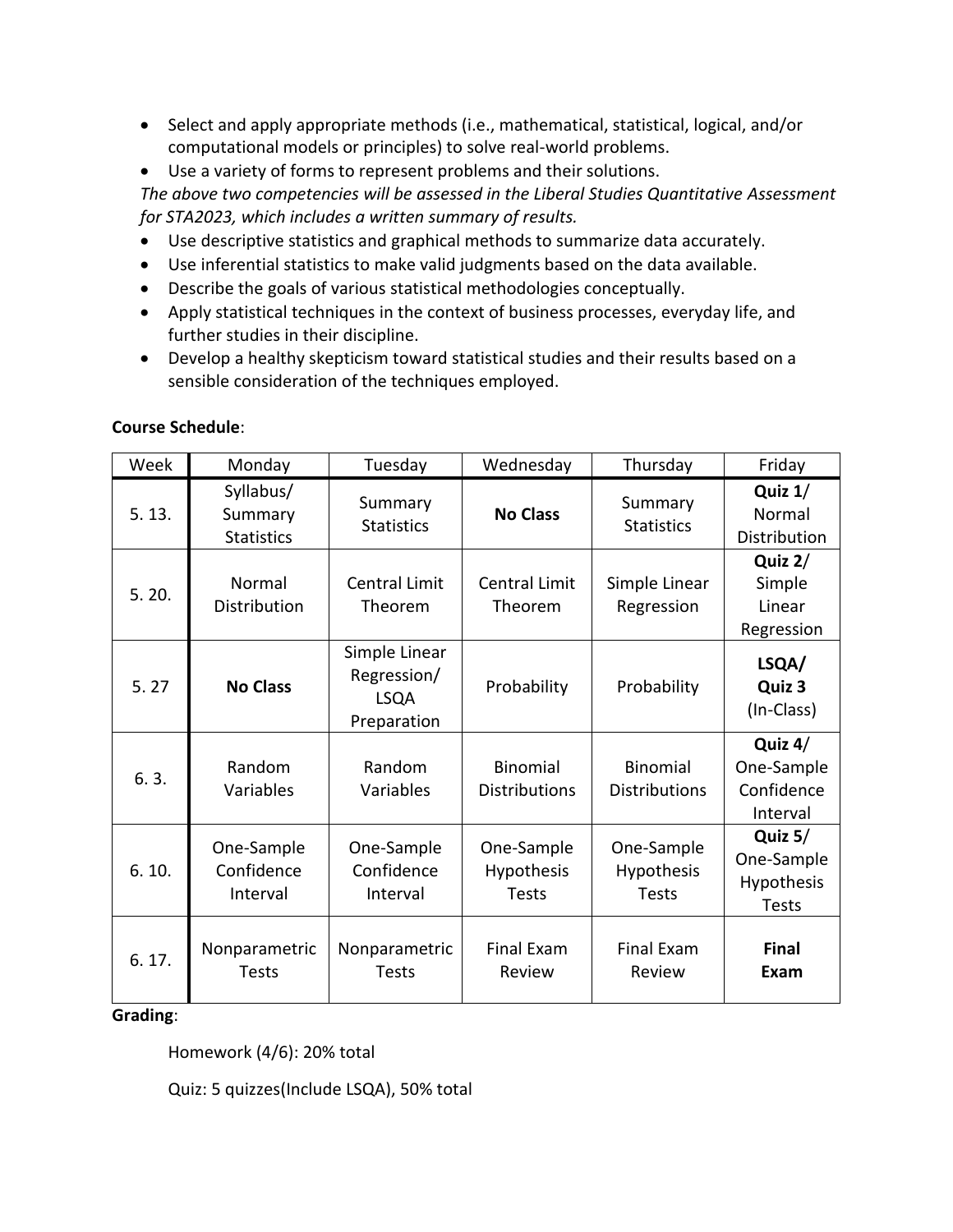#### Attendance (2 Free): 10 % total

Final Exam: 20% total

Scale:

|               | $B + 87 - 89$ | $C + 77 - 79$ | $D + : 67 - 69$ | $F: 0 - 59$ |
|---------------|---------------|---------------|-----------------|-------------|
| $A: 93 - 100$ | $B: 83 - 86$  | C: 73 – 76    | $D: 63 - 66$    |             |
| $A: 90 - 92$  | $B - 80 - 82$ | $C - 70 - 72$ | $D-: 60-62$     |             |

# In-class **Final Exam** will be given on **Friday, June 21st , during regular class time**.

**University Attendance Policy**: Excused absences include documented illness, deaths in the family and other documented crises, call to active military duty or jury duty, religious holy days, and official University activities. These absences will be accommodated in a way that does not arbitrarily penalize students who have a valid excuse. Consideration will also be given to students whose dependent children experience serious illness.

**Homework/Exam**: There will be homework every week. The due date for each homework will be announced in the class. No late homework is accepted, and any missing assignment will be 0. Two lowest homework grades will be excluded. Make-up exams/quizzes will be given if there are exceptional reasons such as hospitalization, family emergency, etc.; otherwise, 10% penalty will be charged. A student must take a make-up exam/quiz within a week after regular exam/quiz day. There will be 4 quizzes, 1 LSQA, and 1 final exam. You may receive partial credits on some problems on the exams by showing a clear process to solve problems.

**Academic Honor Policy**: The Florida State University Academic Honor Policy outlines the University's expectations for the integrity of students' academic work, the procedures for resolving alleged violations of those expectations, and the rights and responsibilities of students and faculty members throughout the process. Students are responsible for reading the Academic Honor Policy and for living up to their pledge to "...be honest and truthful and...[to] strive for personal and institutional integrity at Florida State University."• (Florida State University Academic Honor Policy, found at [http://fda.fsu.edu/Academics/Academic-Honor-](http://fda.fsu.edu/Academics/Academic-Honor-Policy)[Policy\)](http://fda.fsu.edu/Academics/Academic-Honor-Policy)

**Americans with Disabilities Act:** Students with disabilities needing academic accommodation should:

(1) register with and provide documentation to the Student Disability Resource Center; and (2) bring a letter to the instructor indicating the need for accommodation and what type.

Please note that instructors are not allowed to provide classroom accommodation to a student until appropriate verification from the Student Disability Resource Center has been provided.